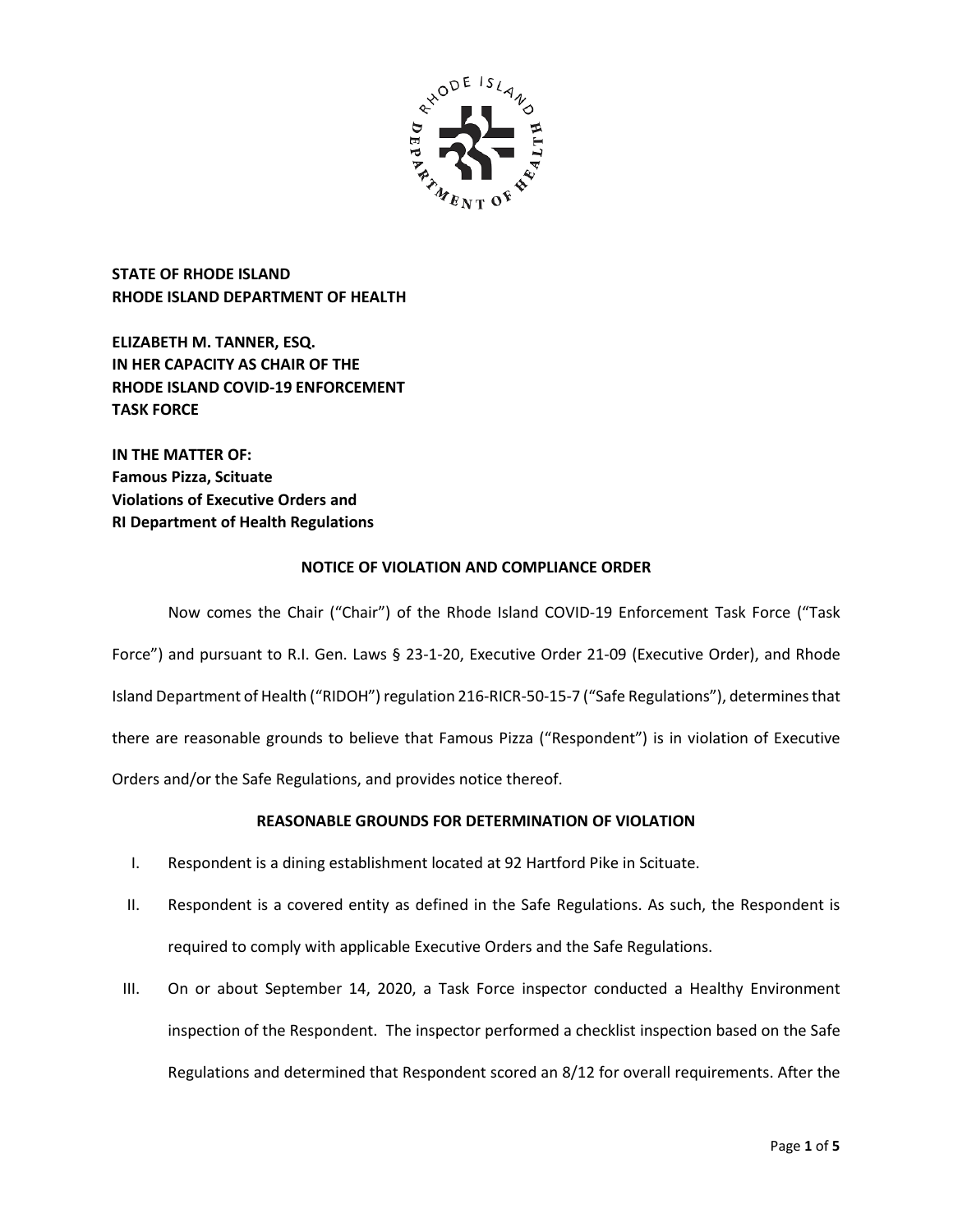inspection, the inspector provided information and resources to the Respondent to help it achieve full compliance. This included a recommendation to the Respondent on how to access www.ReopeningRI.com and the relevant websites for the Executive Orders, rules, regulations, and guidance. The Respondent was also advised that an inspector would conduct a reinspection in the near future.

- IV. On or about November 11, 2020, a different Task Force inspector conducted a reinspection of the Respondent. The inspector performed a checklist inspection based on the Safe Regulations. The inspector determined that the Respondent scored a 12/12 for overall requirements.
- V. On or about January 31, 2021, a different Task Force inspector conducted a reinspection of the Respondent. The inspector performed a checklist inspection based on the Safe Regulations and determined that the Respondent scored a 5/12 for overall requirements.
- VI. Therefore, as a result of the Respondent's failure to maintain compliance with applicable Executive Orders and the Safe Regulations, and in the absence of any other information to rebut the allegations above, RIDOH has drawn the conclusion that the above allegations are true, and the Respondent is not in compliance with applicable Executive Orders and/or the Safe Regulations.

### **ALLEGED VIOLATIONS**

The following alleged violations stem from the January 31, 2021 reinspection.

I. Respondent is in violation of Section 7.4.1(A)(3) of the Safe Regulations, which requires all individuals in an establishment to wear cloth face coverings unless an exception applies and requires establishments to deny entry to any employee, who is not otherwise exempt from the requirement or who refuses to wear a cloth face covering when required. The inspector observed that the employee at the sandwich prep station did not have a mask on. When the inspector asked the employee to put a mask on, he stated that he could not breathe. However, when told to do so by the manager, he did so without issue.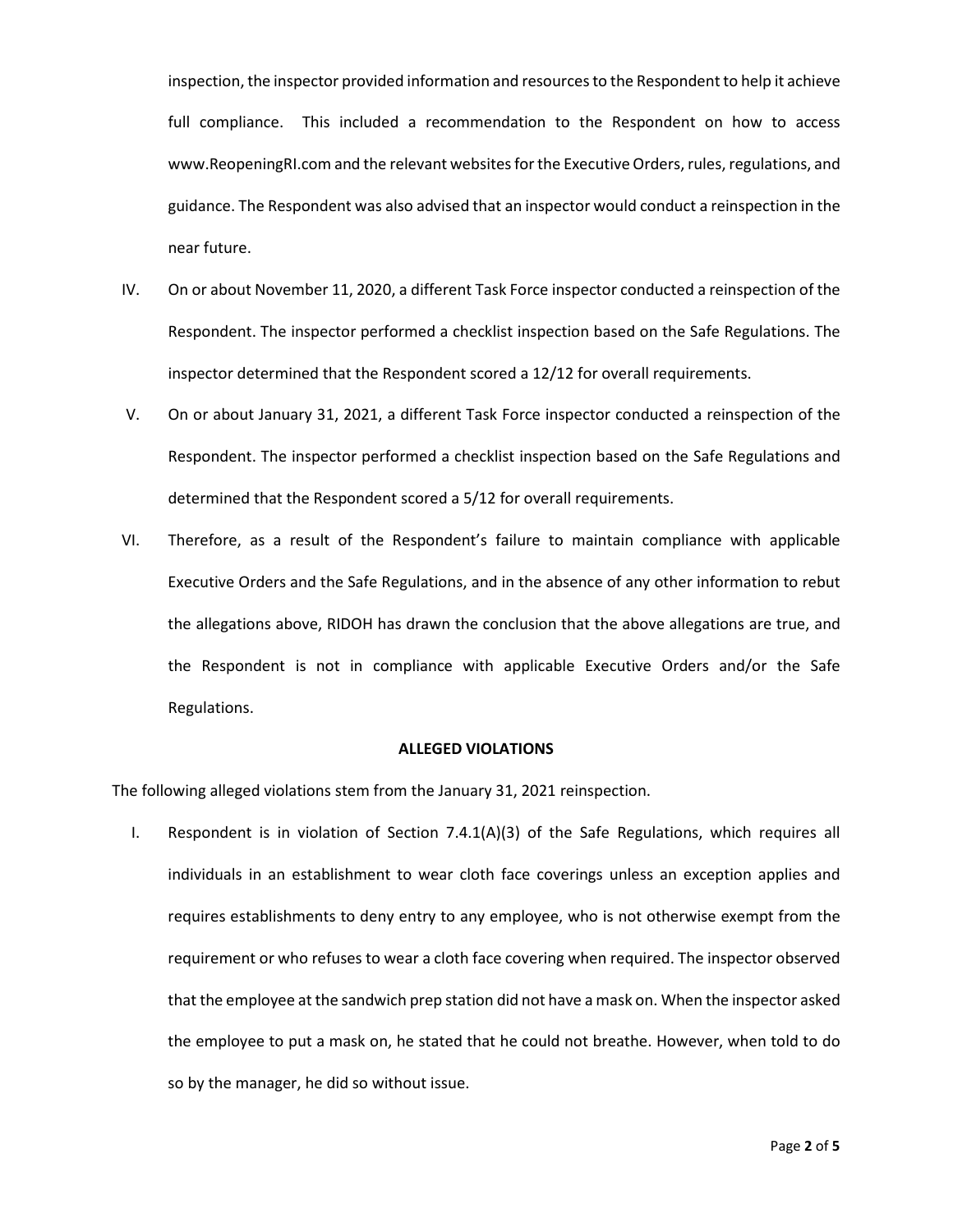- II. Respondent is in violation of Section 7.4.1(A)(1)(a) of the Safe Regulations, which requires establishments to ensure compliance with a plan that includes procedures relative to, among other things, physical distancing at all times, to the extent feasible, and additional measures to be taken in high traffic, communal, or other areas where physical distancing is not feasible. The inspector observed that there were no measures in place to ensure that physical distancing was maintained at the walk-up takeout window.
- III. Respondent is in violation of Section 7.4.1(A)(4) of the Safe Regulations, which requires each covered entity to ensure the placement of posters or signs at entry to its establishments educating any individual at the establishment concerning entry screening, required physical distancing, use of cloth face coverings, and other subjects as provided in guidance issued by RIDOH. The inspector observed that none of the required information was posted at the takeout window or anywhere else which was in view of customers and concluded, therefore, that the Respondent failed to ensure the placement of required posters.
- IV. Respondent is in violation of Sections 7.4.1(A)(6) & (7) of the Safe Regulations, which require each covered entity to ensure the performance of environmental cleaning of its establishments once per day and to maintain records documenting such environmental cleaning. Upon request, the Respondent could not produce the required records.
- V. Respondent is in violation of Section 7.4.1(A)(5) of the Safe Regulations, which requires all covered entities to ensure that their establishments have their restrooms open, and that they have running water and are stocked with hand soap. If access to restrooms or running water is limited, the establishment shall ensure ready access to hand sanitizer at all times. The inspector observed that the Respondent did not have its restrooms open to the public and it did not have ready access to hand sanitizer available.
- VI. Respondent is in violation of Section 7.4.1(A)(2) of the Safe Regulations, which requires each covered entity to implement and ensure compliance with screening of all individuals entering its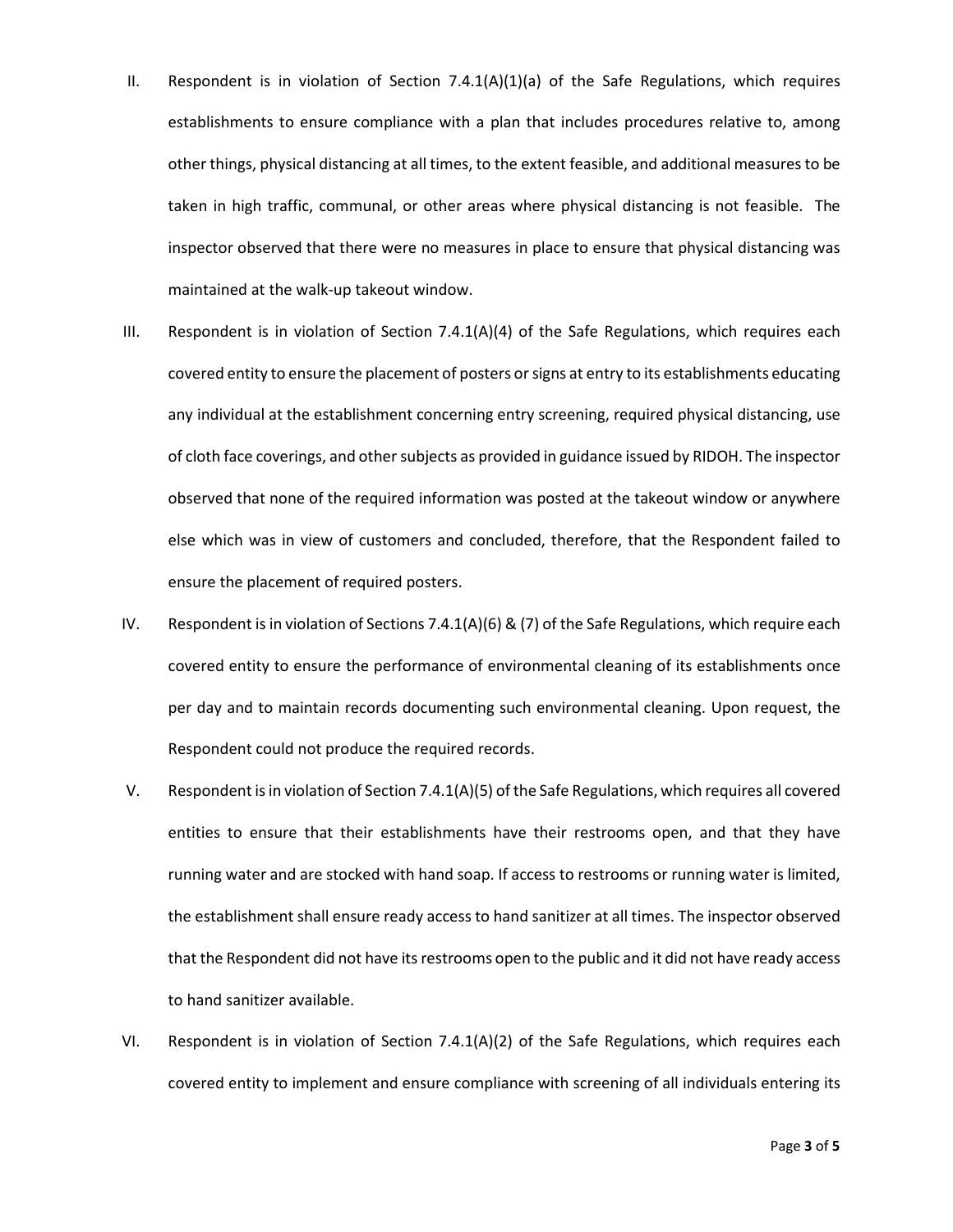establishment(s) at any time for any reason. The inspector observed that none of the patrons were screened by the Respondent. In addition, there were no posters visible at or near the entrance concerning entry screening.

VII. Respondent is in violation of Section 7.4.1(A)(8) of the Safe Regulations, which requires all covered entities to maintain an employee work log that identifies the full name, phone number, and the date and time of all shifts worked by each employee. This work log must be maintained for at least thirty (30) days. Upon request, Respondent could not produce an employee work log.

#### **ORDER**

It is hereby ORDERED, that on or before the tenth  $(10<sup>th</sup>)$  day from service of this Notice of Violation and Compliance Order, Respondent shall remedy the above cited violations and come into full compliance with applicable Executive Orders and Regulations, by fulfilling the conditions as set forth below:

- I. Respondent shall require all employees in its establishment to wear cloth face coverings unless an exception applies. In accordance with Section 7.4.1(3)(a) of the Safe Regulations, Respondent shall deny access to its establishment to any employee who refuses to wear a cloth face covering when required by the Safe Regulations unless an exception applies.
- II. Respondent shall ensure compliance with its plan for safe operation, required pursuant to Section 7.4.1(A)(1) of the Safe Regulations, including compliance with, among other things, procedures consistent with the Safe Regulations relative to physical distancing at all times, to the extent feasible, and additional measures to be taken in high traffic, communal, or other areas where physical distancing is not feasible.
- III. Respondent shall ensure the placement of posters or signs at entry to its establishment educating any individual at the establishment concerning entry screening, required physical distancing, use of cloth face coverings, and other subjects as provided in guidance issued by RIDOH.
- IV. Respondent shall ensure the performance of environmental cleaning of its establishment once per day and maintain records documenting such environmental cleaning.